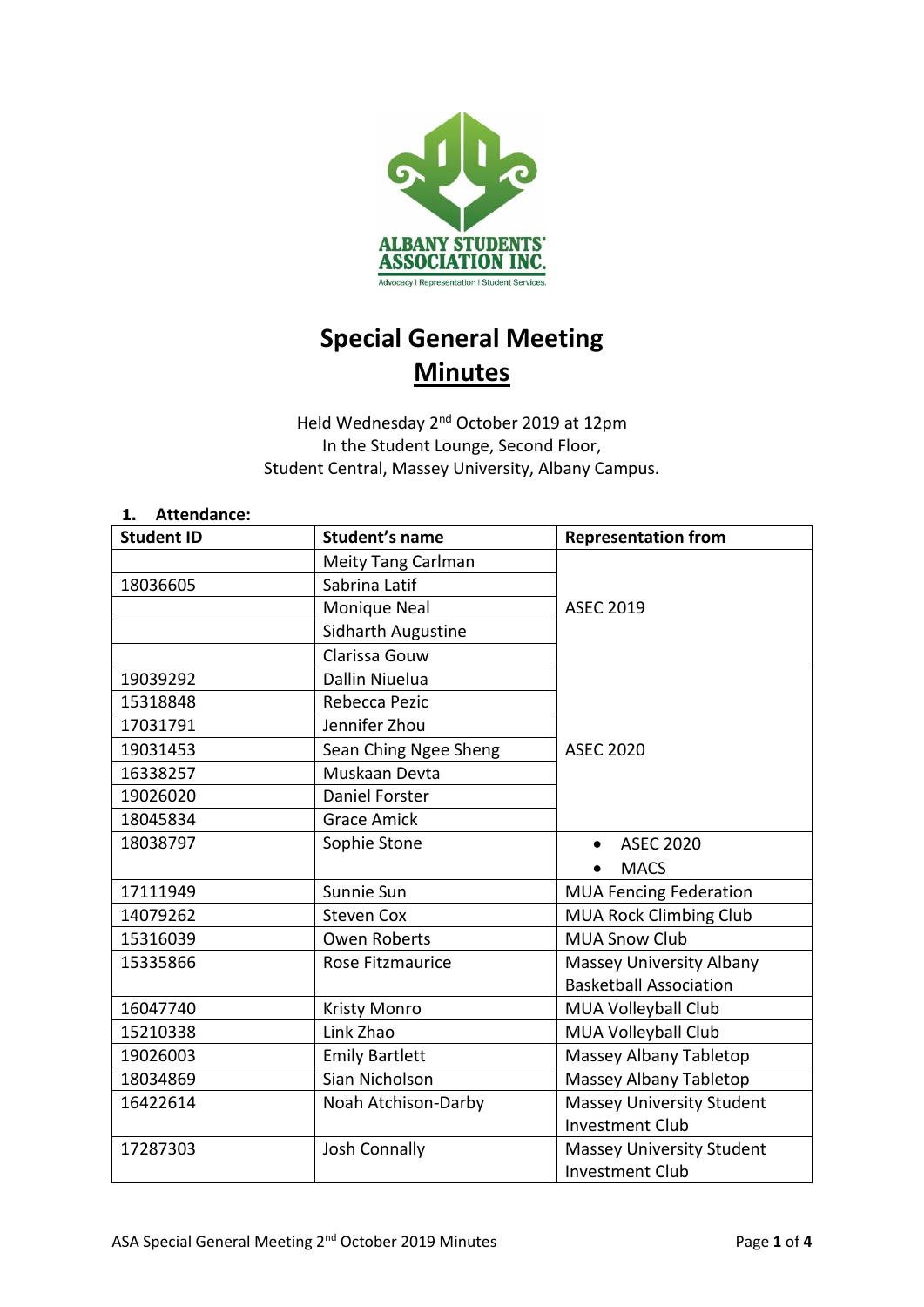| 17021230 | Ella Lis              | Massey University Albany             |
|----------|-----------------------|--------------------------------------|
|          |                       | <b>Underwater Club</b>               |
| 10256712 | <b>Beau Masters</b>   | Massey University Albany             |
|          |                       | <b>Underwater Club</b>               |
| 15207396 | Moana Fifita          | Massey Albany Pasifika               |
|          |                       | <b>Students' Association (MAPSA)</b> |
| 18036387 | Nabilah Mahadir       | <b>MUA Football Club</b>             |
| 18037706 | Abdul Qayyum          | <b>MUA Football Club</b>             |
| 18037702 | Yazrin Yahaya         | <b>MUA Football Club</b>             |
| 18036740 | Natasha Samsuddin     | MUA Malaysian Club                   |
| 18037811 | Nur Ilyana Idris      | <b>MUA Netball Club</b>              |
| 16012408 | Jonathan De Wet       | <b>Massey University Ultimate</b>    |
|          |                       | <b>Frisbee Club</b>                  |
| 16364274 | Will Xie              |                                      |
| 18037374 | <b>Tristan Cullen</b> |                                      |
| 19029188 | Alexander Terzaghi    |                                      |
| 19038034 | Rohan                 |                                      |
| 17273067 | Shishi Yang           |                                      |
| 19038982 | Jennifer Fau          |                                      |
| 18032422 | Mhairi Francombe      |                                      |
| 14015345 | Jennifer Koningham    |                                      |
| 16384151 | Suzannah Koningham    |                                      |
| 20003628 | Wenbo Zhou            |                                      |
| 18034105 | Minyi Wang            |                                      |

**2. Apologies:** AMESS, Massey University Albany Cricket Club

#### **Motion SGM 01/2019**

"THAT the apologies for the Annual General Meeting held on Wednesday 2<sup>nd</sup> October 2019 be accepted."

> **Moved**: Chair **Seconded**: Sian

# **3. Minutes of Annual General Meeting held 22 nd May 2019**

#### **Motion SGM 02/2019**

"THAT the Minutes of the Annual General Meeting held **22 nd May 2019** be accepted as true and accurate record."

> **Moved:** Chair **Seconded:** Sophie **Carried U**

# **4. Matters Arising**

There are no matters arising from the previous General Meeting.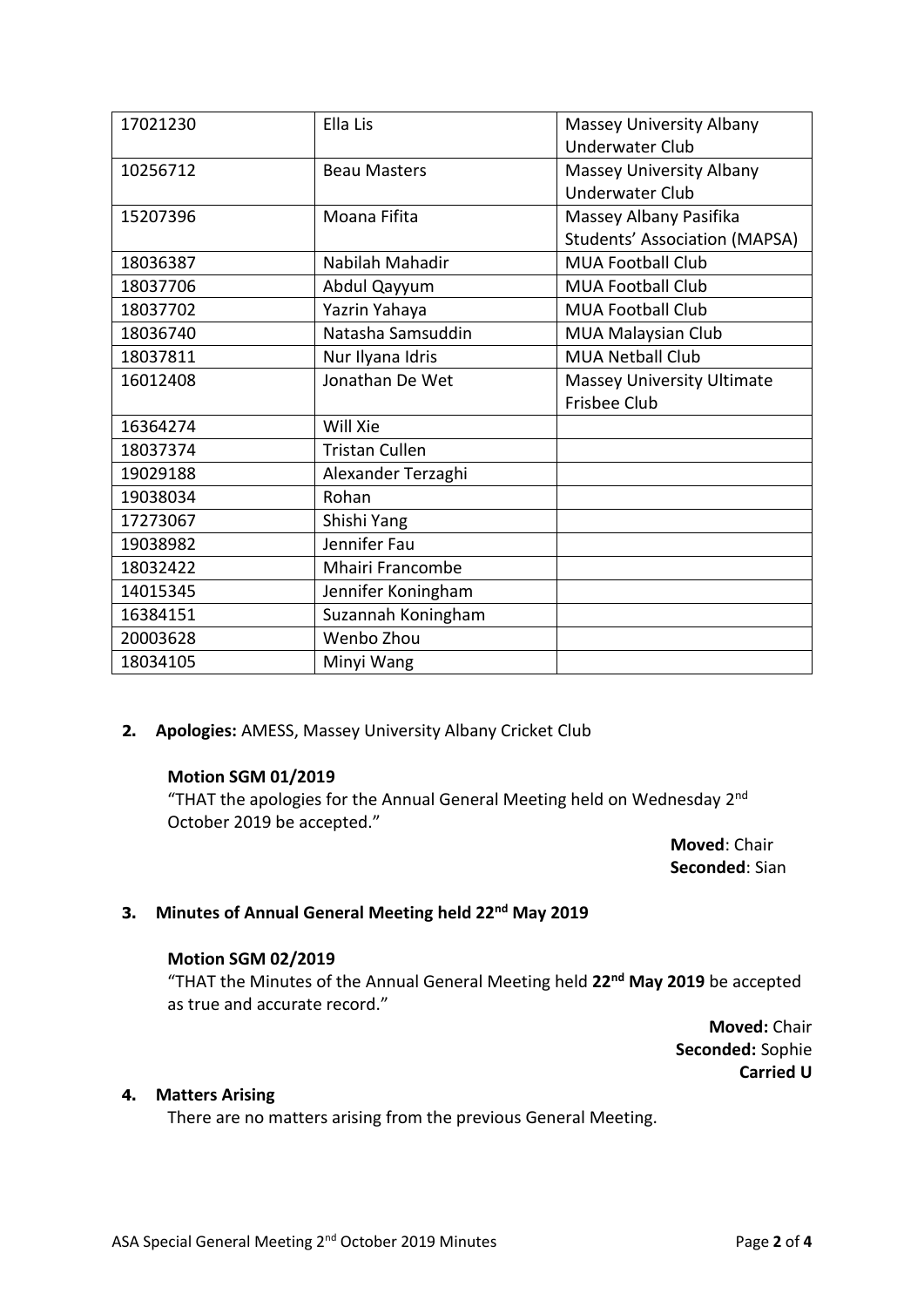#### **5. Financial Business**

### 5.1. **Ratification for draft budget for 2020**

Please note that this is mainly an operating mandate for expenditure that occurs over the period November to March and as such contains many assumptions that have yet to be negotiated /confirmed with the University and which will be incorporated into the final 2020 budget presented to the membership at the next General Meeting. This budget is based on the 2019 budget with a 1.1% cpi allowance built into some areas.

The draft budget for 2020 is tabled.

## **Motion SGM 03/2019:**

"That the 2020 Albany Students' Association Inc. budget be ratified."

**Moved:** Chair **Seconded:** Muskaan **Carried U**

#### **6. Legal Matters**

There are no legal matters arising.

## **7. General Business / Discussion Items**

- 7.1. 2019 Feedback
	- a) O-week including clubs' day should be outside for Semester 2 i) Less participation from students if being held inside
- 7.2. 2020 ASEC Introduction
- 7.3. 2020 Events
	- a) Amazing race to be done in sem 1 with better weather not done in sem 2 due to weather
	- b) Quiz night: varieties of quiz nights topics (as sex quiz was a successful event)
		- i) Harry potter
		- ii) Games of thrones
		- iii) Brooklyn 99
		- iv) Friends
	- c) Tie dye shirt, hands on craft event
	- d) More band nights or like these
	- e) Karaoke night
	- f) Mental health week
		- i) Lack of visibility and awareness on campus health & counselling
		- ii) Increasing visibility of mental health on students' body
		- iii) Once each semester
		- iv) Done early enough in the semester for more awareness
		- v) Done in O-week for more engagement from students
	- g) Mid-autumn festival looking at different students' culture